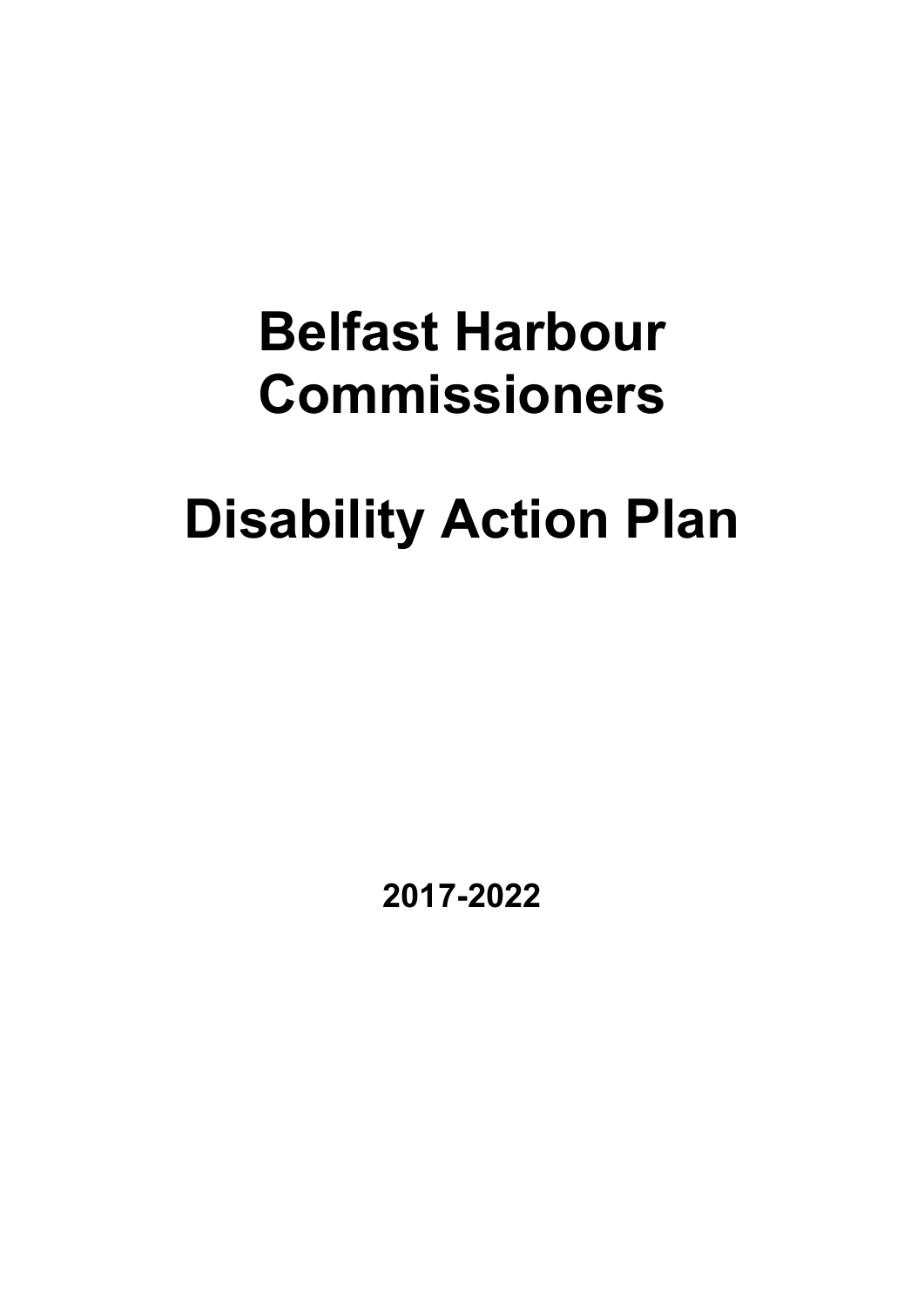**Please note that this document is available on request in alternative formats including:**

- **Large font**
- **Audiocassette**
- **Braille**
- **Computer Disc**
- **Main minority ethnic languages**

### **Please contact:**

Patricia Toolan HR Director Belfast Harbour Commissioners Corporation Square **Belfast** BT1 3AL

hr@belfast-harbour.co.uk

PH: 028 90554422

FAX: 028 90554411

TEXT PHONE: 02890 322013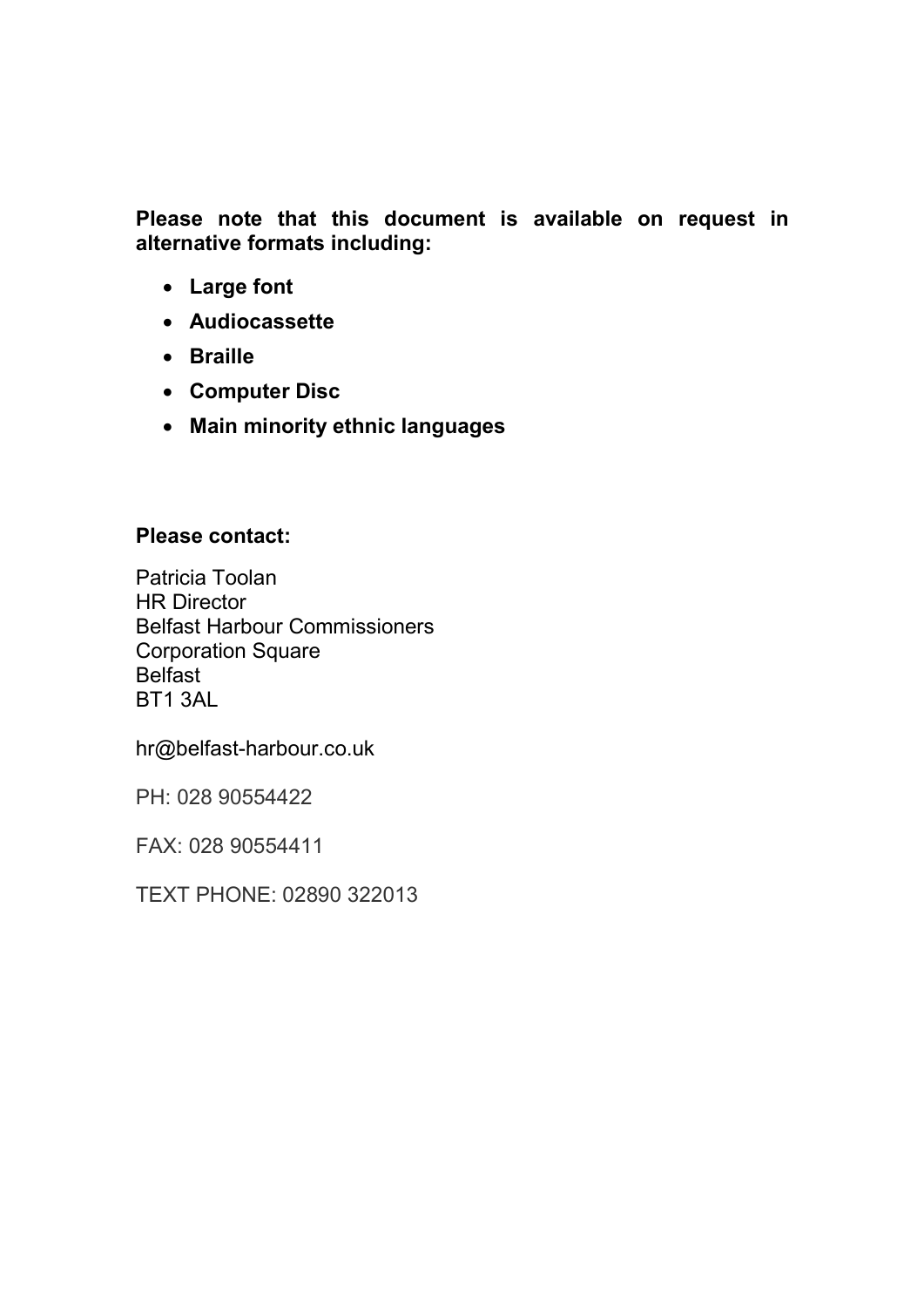## **Contents**

**Forward** 

- **1. Introduction**
- **2. Role and Functions**
- **3. Public Life**
- **4. Previous Measures**
- **5. How the Plan with be Distributed**
- **6. Action Measures**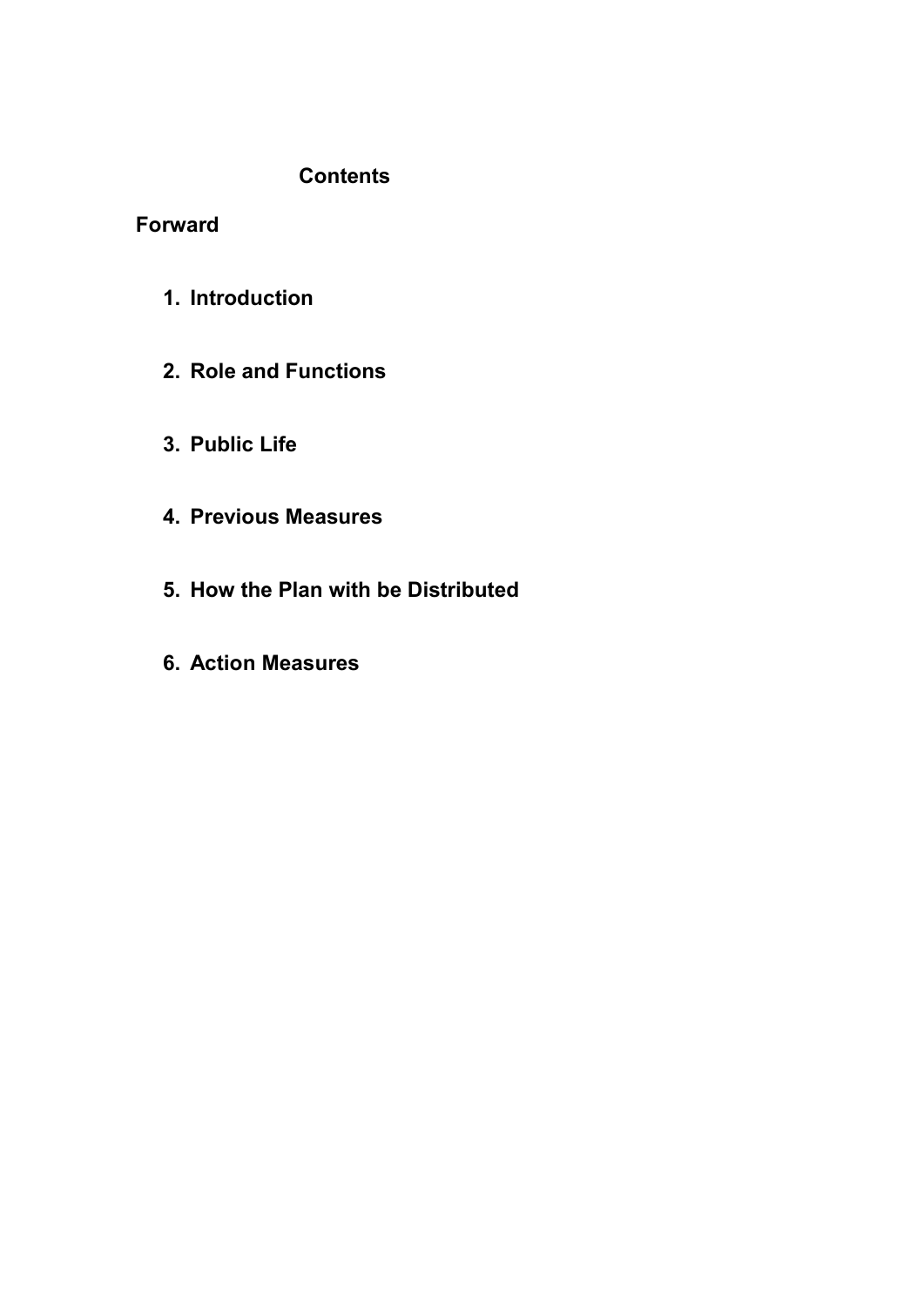## **DISABILITY ACTION PLAN**

## **Belfast Harbour Commissioners**

## **Foreword from the Chief Executive**

We are delighted to present Belfast Harbour Commissioners (BHC's) third Disability Action Plan, which sets out the actions we plan to take forward over the next 5 years.

We are committed to the fulfilment of the two disability duties as set out under Section 49A of the Disability Discrimination Act (DDA) 1995. We continue to work to ensure that there is disability equality in everything we do; across all relevant aspects of our business in how we treat our stakeholders and our staff.

Over the period covered by BHC's Disability Action Plan 2012-2017 we made progress in a number of areas. The development and direction of BHC's Corporate Responsibility Strategy has facilitated a proactive and innovative approach to promoting disability equality, internally and externally. Recent consultation with Disability Action and other consultees has provided endorsement that our staff awareness raising and training has been effective in promoting positive attitudes and inclusive approach to people with disabilities.

The Disability Action Plan 2017-2022 provides a framework for mainstreaming disability equality into our commitment to corporate responsibility and good governance and sets out new targets for the next 5 years.

Chief Executive

Roy Adair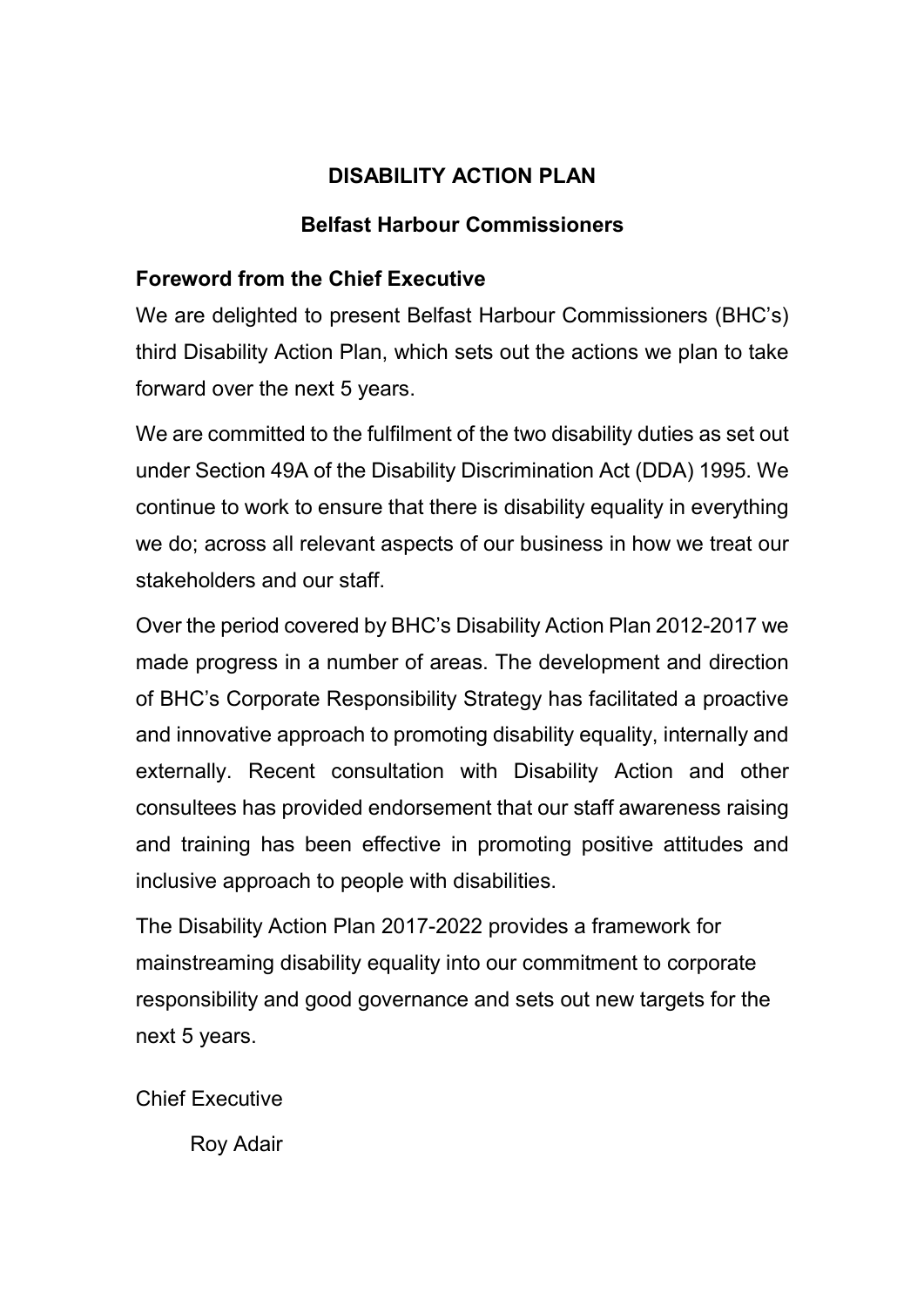#### 1.0 **Introduction**

- 1.1 Under Section 49A of the Disability Discrimination Act 1995 (DDA 1995) (as amended by Article 5 of the Disability Discrimination (Northern Ireland) Order 2006), Belfast Harbour Commissioners (BHC) is required when carrying out its functions to have due regard to the need to:
	- promote positive attitudes towards disabled people; and
	- encourage participation by disabled people in public life ('the disability duties').

Under Section 49B of the DDA 1995, BHC is also required to submit to the Equality Commission a **disability action plan** showing how it proposes to fulfil these duties in relation to its functions.

- 1.2 The Chairman and Chief Executive of BHC are committed to implementing the disability duties and this disability action plan. BHC allocates resources (in terms of people, time and financial budget), to implement this plan and where appropriate, build objectives and targets relating to the disability duties into corporate and annual operating plans.
- 1.3 Overall responsibility for the action plan lies with the Board. Day to day responsibility lies with the Human Resources Director and Senior Management Team who will be responsible for overseeing the implementation of the plan. The Senior Management Team where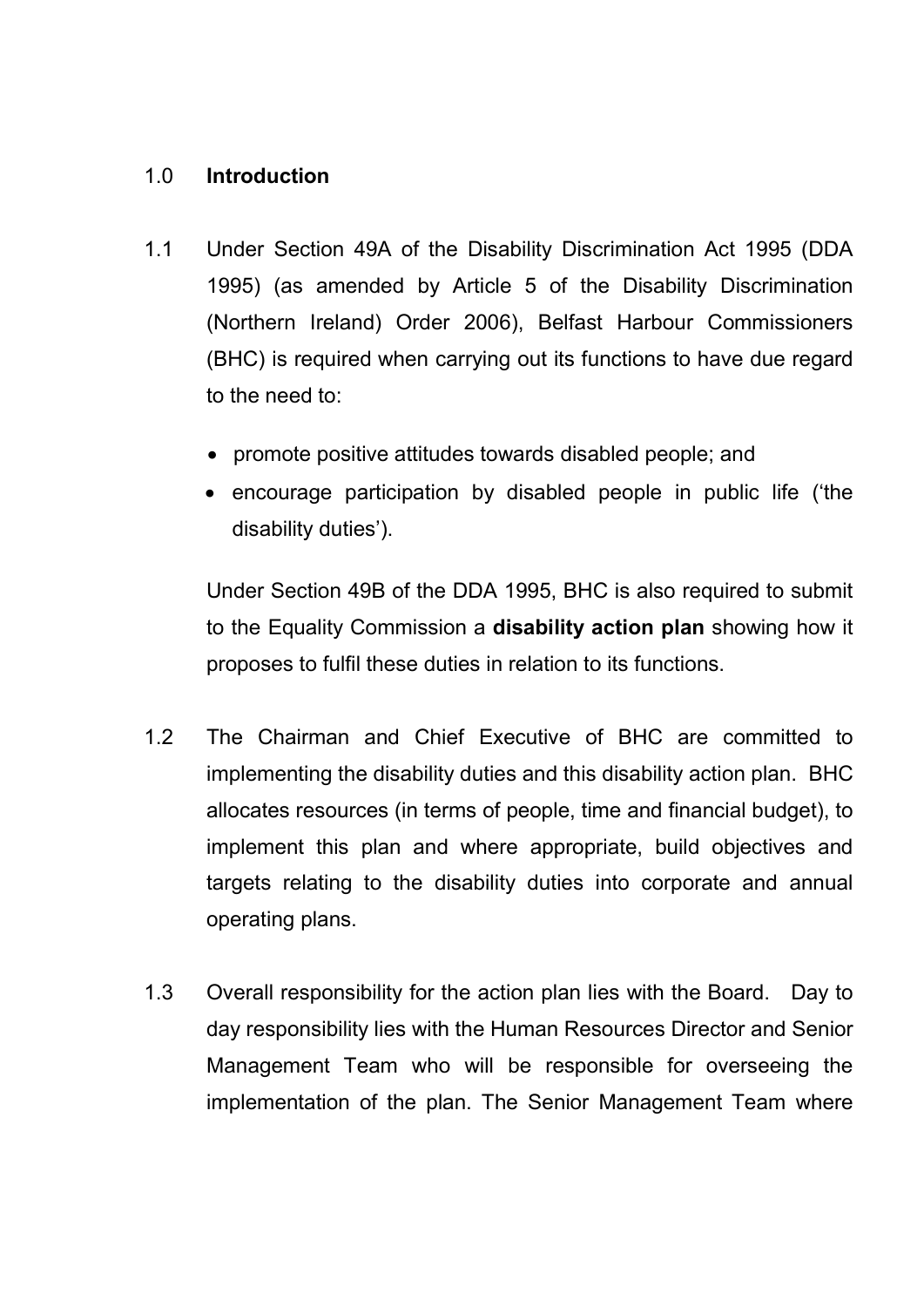feasible will build objectives and targets relating to the disability duties into the corporate and annual reporting plans and monitor progress in implementing actions.

1.4 We will also put appropriate internal arrangements in place to ensure compliance with the disability duties and effective implementation of the plan. We will ensure the effective communication of the plan to staff and provide training and guidance for staff on the disability duties and the implementation of the plan.

We confirm our commitment to submitting an annual report to the Equality Commission on the implementation of this plan.

1.5 Responsibility for implementing, reviewing and evaluating this disability action plan and the point of contact within BHC will be:-

Patricia Toolan HR Director Belfast Harbour Commissioners Corporation Square **Belfast** BT1 3AL hr@belfast-harbour.co.uk PH: 028 90554422 FAX: 028 90554411 TEXT PHONE: 02890 322013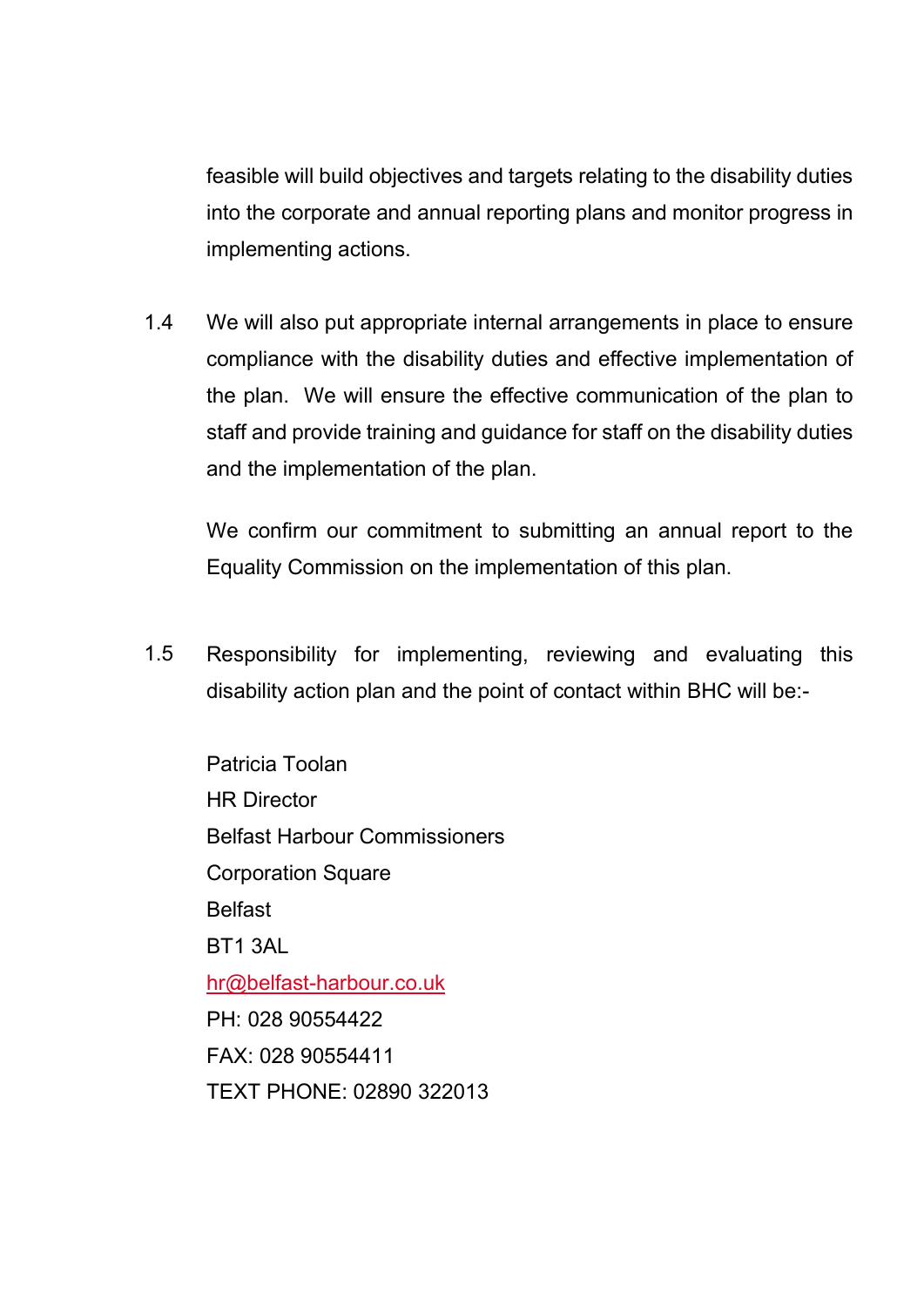- 1.6 The Plan will be forwarded to the Equality Commission. The final action plan will be published on our website.
- 1.7 We confirm our commitment to submitting an annual progress report on the implementation of this plan to the Equality Commission and carrying out a five year review of this plan. A copy of this plan, our annual progress to the Equality Commission and our five year review of this plan will be made available on our website **www.belfastharbour.co.uk**

## **Consultation**

- 1.8 BHC is committed to engaging effectively with disabled people in the drafting, implementation, monitoring and review of this Plan.
- 1.9 BHC is committed to carrying out consultation in a meaningful manner in the development of its disability duties.
- 1.10 In addition we are keen to seek the views of disabled people in relation to the development of the Plan. This will be achieved through direct contact with disability organisations and working with other organisations, as appropriate.
- 1.11 As part of the consultation process barriers to effective consultation will be removed by ensuring accessibility to documents in appropriate formats. Information will be made available on request in accessible formats including, Braille, large print, disc and audio cassette. Information will also be made available in accessible formats in a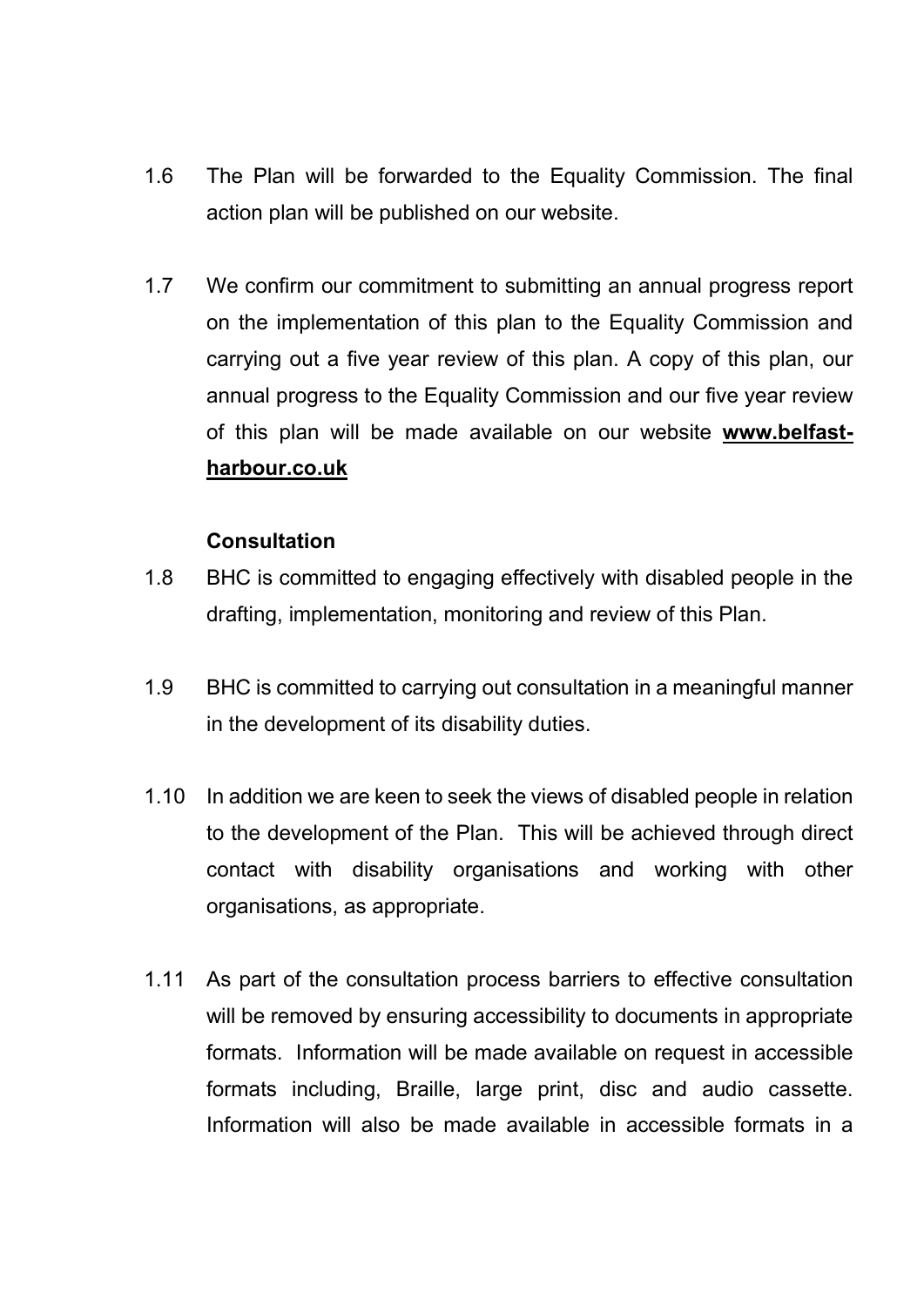timely fashion. It will also be important to establish with disabled people the basis for dialogue and engagement during the life of the Plan.

#### 2.0 **Role and Functions**

- 2.1 Belfast Harbour is a Trust Port; as such its operational remit is governed by Statue and it operates on a commercial basis. BHC's purpose outlined in its Corporate Plan 2017-2021 www.belfastharbour.co.uk is to support and develop the regional economy by the operation of the Port, growth of Port capacity and development of the Harbour Estate.
- 2.2 As outlined in the Corporate Plan, our Vision is to be a world class Port offering leading- edge marine and estate facilities, thereby enabling the economic development of Northern Ireland.
- 2.3 We recognise that the values held by the organisation guide the decision making process at all levels. The values stated below, therefore, are employed to validate behaviours and decisions throughout the business.
	- Safety provide a safe environment for everyone using Belfast Harbour
	- Environmental Sustainability seek to reduce the impact we have on our natural environment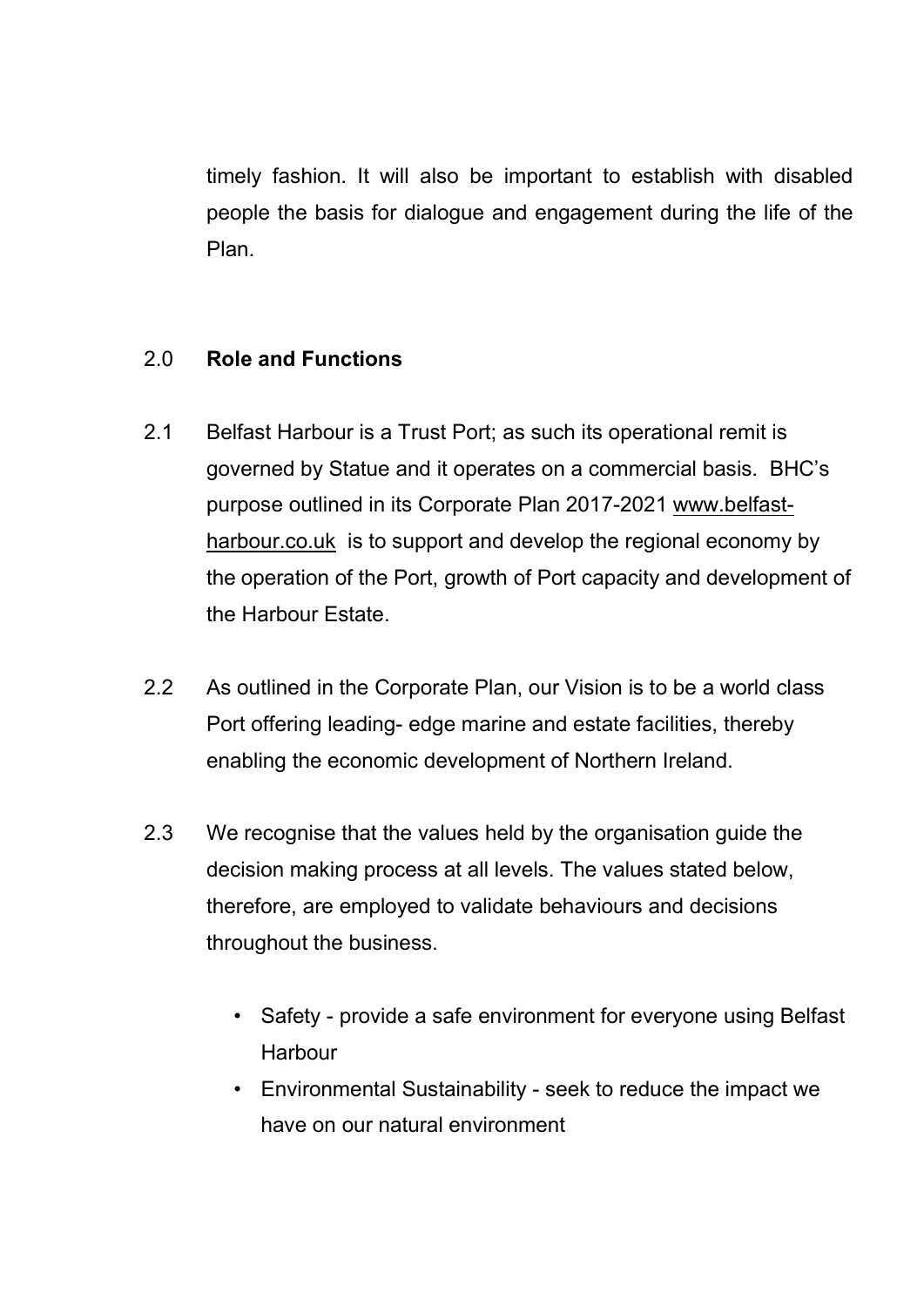- Service to Society make a difference to our customers, and local/regional communities
- Integrity mean what we say and say what we mean
- Respect/Equality treat everyone as a valued customer
- Teamwork co-operate to achieve the best outcomes
- People develop the business environment to make Belfast Harbour a rewarding place to work.

Our functions are as follows:

- Commercial
	- Business Development
	- Port Engineering
	- Warehousing & Port Land
- Property
	- Estate Tenants
	- Property development
	- City Quays
	- Urban Regeneration
- **Marketing**
- **Operations** 
	- Harbour Master's Dept.
	- Harbour Police
	- Support Services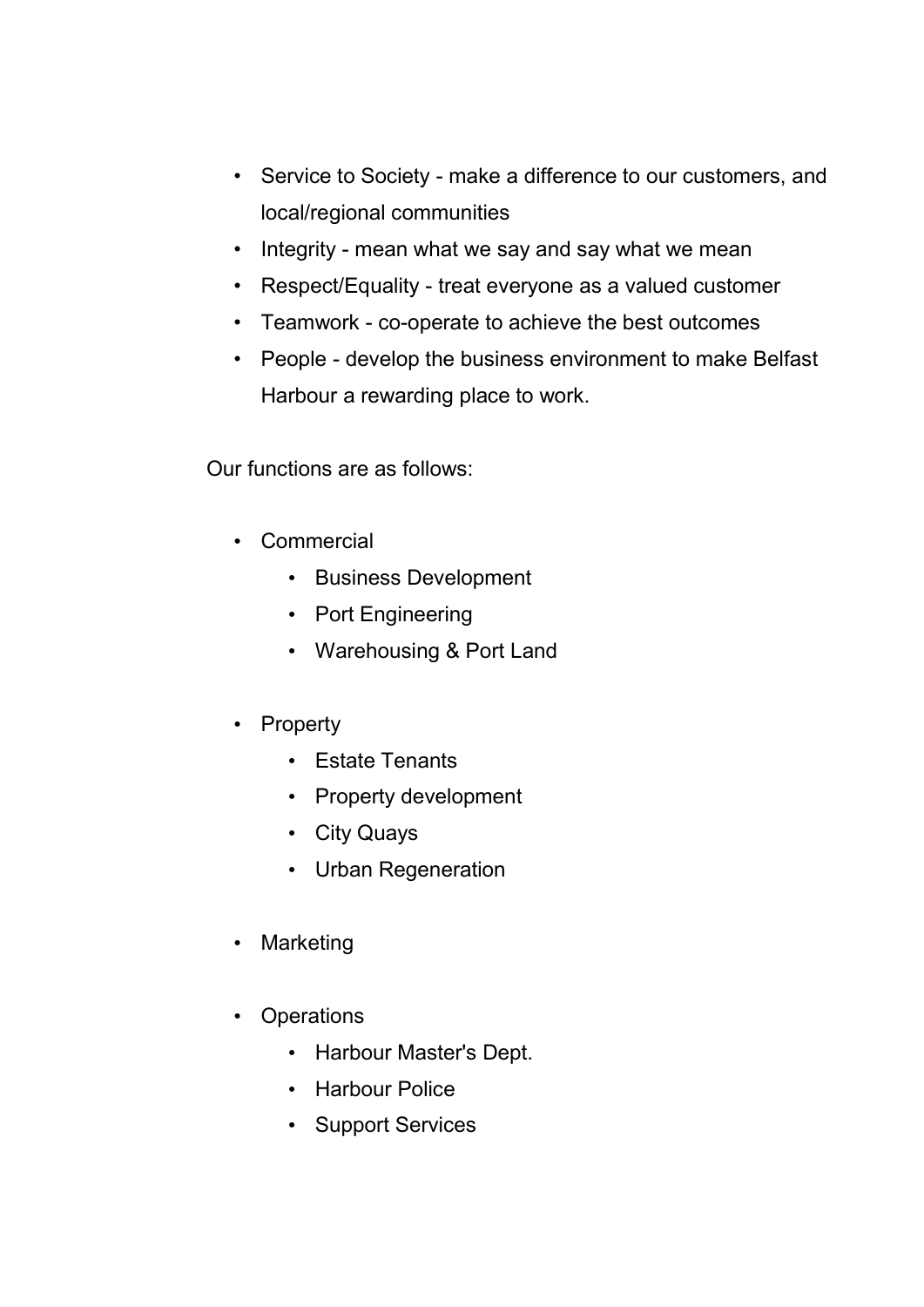- Environmental Health & Safety
- Human Resources
- Finance
	- Financial Management
	- Corporate Services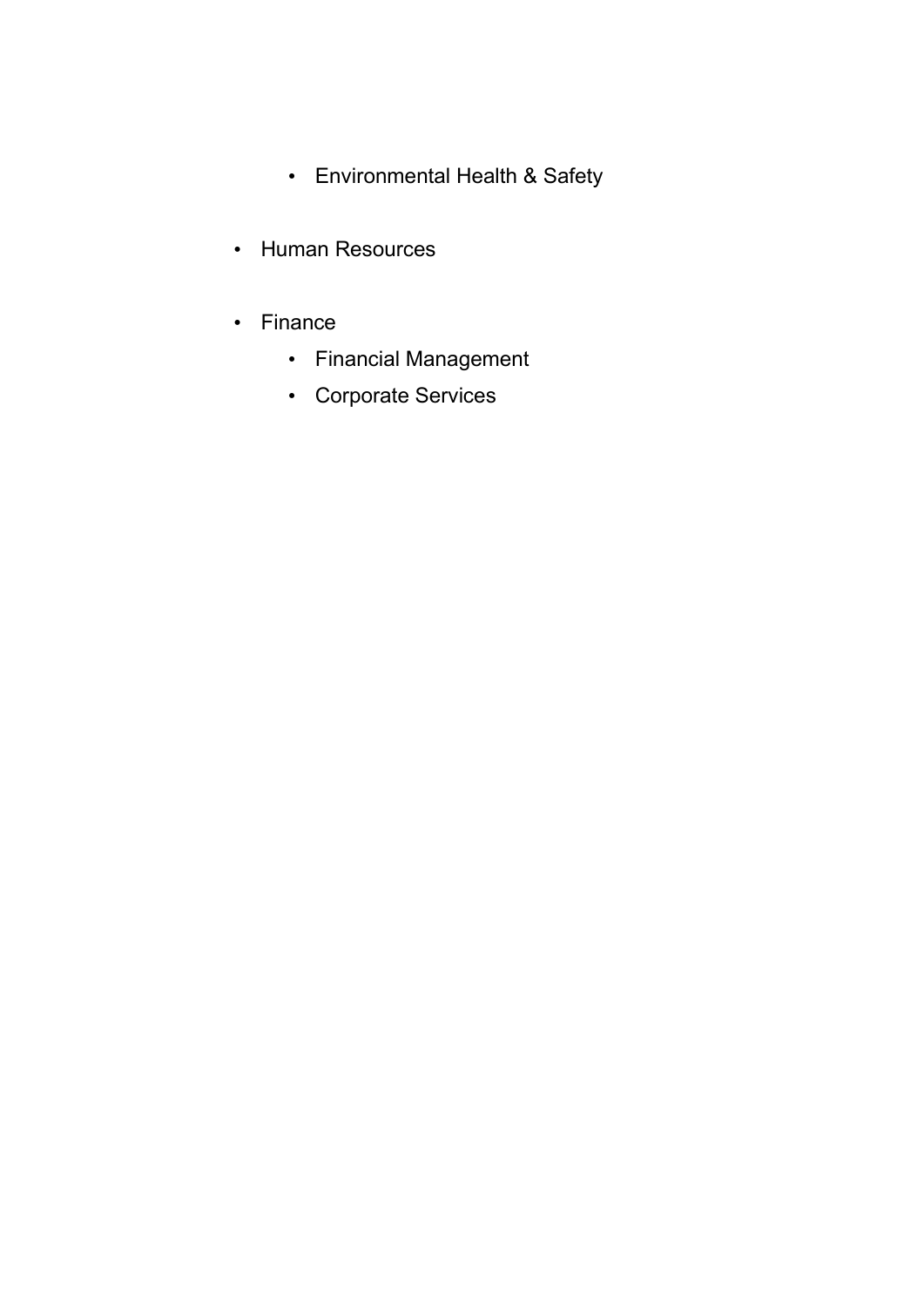#### 3.0 **Public Life Positions**

- 3.1 Board Members are appointed by the Department for Infrastructure on the basis of open public advertisement. The number of Board members, including the Chairman and Chief Executive Officer, may be no less than ten and no more than fifteen and up to four Board Members shall be members of Belfast City Council.
- 3.2 The management of the Port of Belfast is independent of Government and falls to the Board and the management team. The duties of Board Members are akin to those of a company director, in particular to be accountable for the proper exercise of the statutory and administrative requirements placed upon them.

#### 4.0 **Previous Measures**

- 4.1 The following are indicative of the positive measures BHC has taken to promote positive attitudes towards disabled people and encourage their participation in public life. These include:
	- Mainstreaming the Duties on Disability with the CR Strategy and promoting the interests of people with disabilities both through our staff and outreach activities with the wider community
	- Providing targeted Disability Awareness and Equality training and evaluating the effectiveness of the training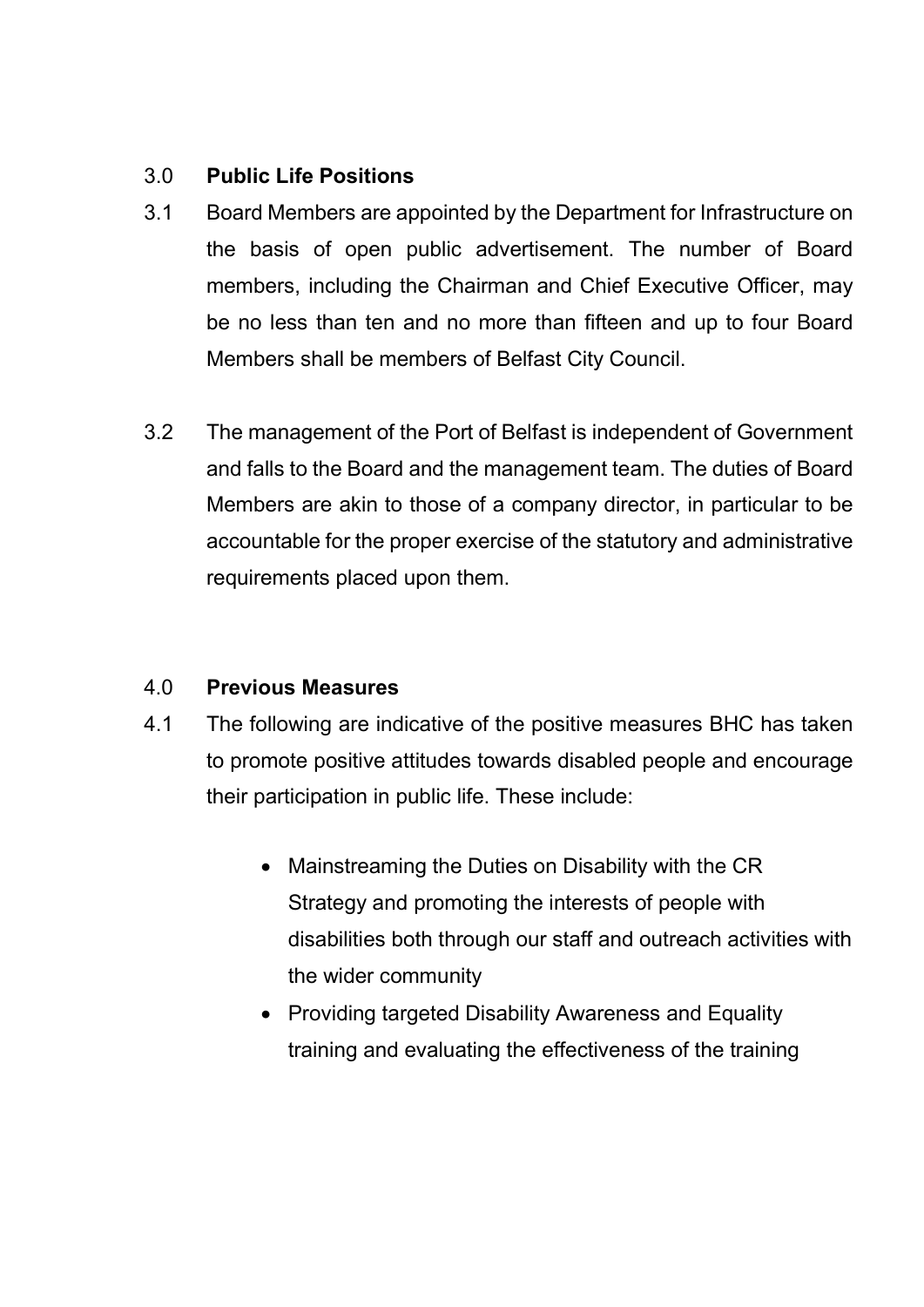- Seeking input from equality and relevant disability groups (including consulting on the drafting, implementation, monitoring and review of the Plan).
- staff monitoring
- integrating questions on the Disability Duties in screening of policies
- All selection processes address the special needs of applicants on an individual basis
- All recruitment panel members receive specialist training to ensure equality of opportunity is taken into account throughout the process.
- Ensuring the special needs of people with disabilities are met in relation to access to the building.
- Enhancing the accessibility of the information on the website for people with disabilities.

## **How the Disability Action Plan will be distributed**

The Disability Action Plan will be circulated to established consultees and can be accessed on the Belfast Harbour website www.belfastharbour.co.uk

BHC will, through our ongoing work with people with disabilities and people with learning disabilities, find appropriate ways of communicating the Plan. The Plan will be produced in clear print and plain language, will be available in alternative formats on request,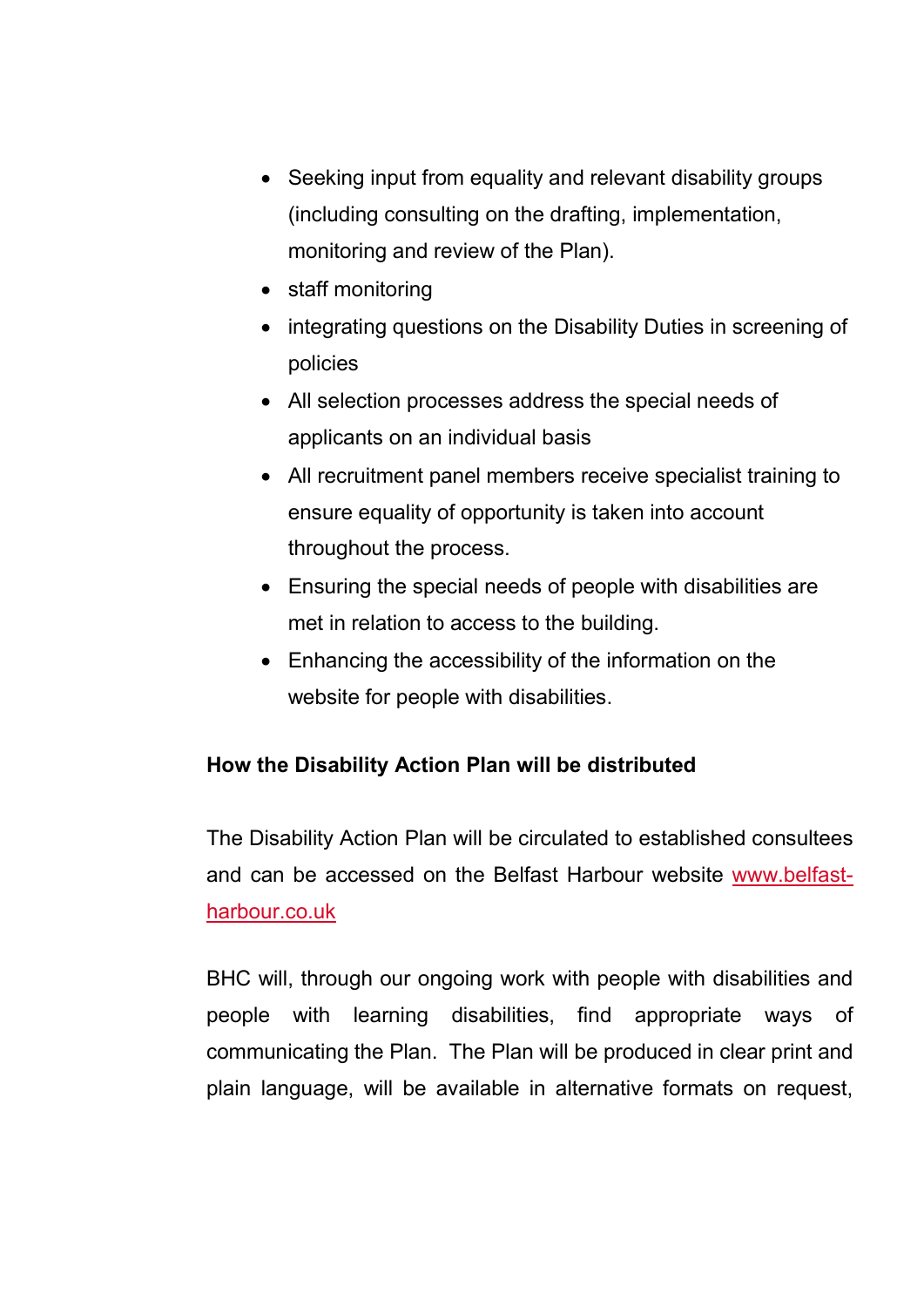including large print, Daisy, Braille, audio cassette and computer disc on request.

All employees will be notified of the Plan which will be published on both the intranet and Belfast Harbour website.

#### 5.0 **Action Measures**

5.1 Belfast Harbour is a commercial Port and business to business organisation that recognises the need to promote a positive working environment with regard to disability. Belfast Harbour Commissioners has already taken a number of measures to promote positive attitudes towards people with disabilities and to encourage their participation in public life and aims to build on this in the revised plan. In the following pages we have set out the action measures we propose to take over the period of the Disability Action Plan ending 2022 together with performance indicators.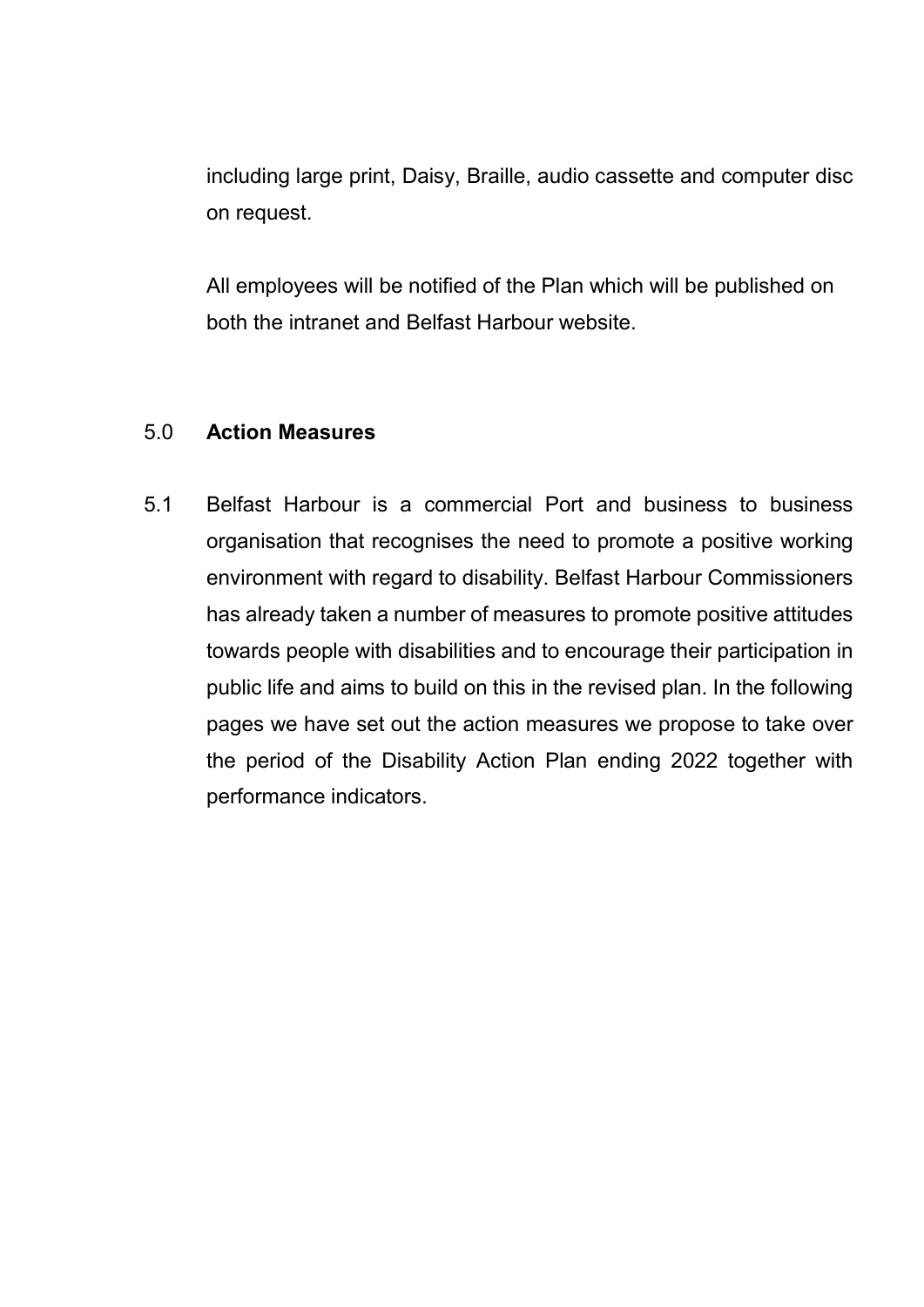Action Measures to promote positive attitudes towards disabled people and to encourage participation by people with disabilities in public life

| Measure                                                                                                                                                                                     | Outcome                                                                                                                                                                                                                                       | Performance Indicator<br>and targets                                                                                                                                                                                   | Timescale and Ownership                                                                      |
|---------------------------------------------------------------------------------------------------------------------------------------------------------------------------------------------|-----------------------------------------------------------------------------------------------------------------------------------------------------------------------------------------------------------------------------------------------|------------------------------------------------------------------------------------------------------------------------------------------------------------------------------------------------------------------------|----------------------------------------------------------------------------------------------|
| Provide targeted and<br>where appropriate<br>accredited training on<br>disability duties,<br>disability legislation<br>and issues in terms of<br>disability                                 | Evidence of<br>awareness of the<br>range of disabilities<br>and of the needs of<br>people with disabilities<br>and how these need to<br>be addressed<br>Positive comments<br>from stakeholders on<br>the approach taken by<br>frontline staff | Number of people<br>trained each year.<br>The percentage of<br>people indicating an<br>improvement in<br>understanding of the<br>disability duties.<br>Number of employees<br>to successfully achieve<br>accreditation | <b>HR</b><br>March 2018/March 2022                                                           |
| Develop training<br>resources on disability<br>equality training<br>regarding the disability<br>duties and their<br>application in Belfast<br>Harbour for<br>incorporation in<br>induction. | All new staff<br>understand their role in<br>promoting positive<br>attitudes to people with<br>disabilities.                                                                                                                                  | Number of new staff<br>receiving induction and<br>displaying better<br>understanding of<br>disability duties and<br>the issues people with<br>disabilities face.                                                       | <b>HR</b><br>All new staff receive<br>Disability training within<br>six months of start date |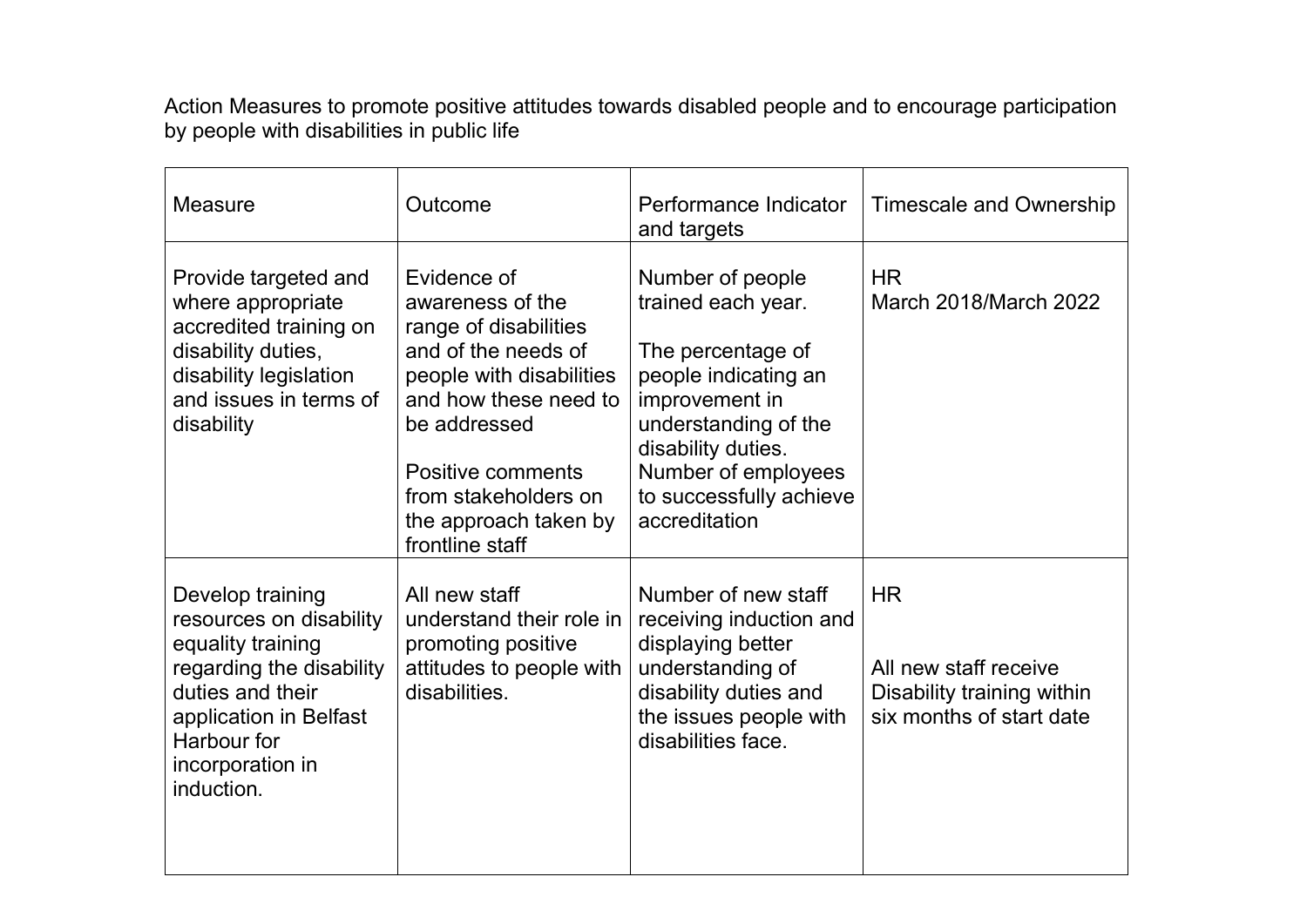| Measure                                                                                                                                                                  | Outcome                                                                                                        | Performance Indicator<br>and targets                                                                                                                                   | Timescale and ownership                                                                   |
|--------------------------------------------------------------------------------------------------------------------------------------------------------------------------|----------------------------------------------------------------------------------------------------------------|------------------------------------------------------------------------------------------------------------------------------------------------------------------------|-------------------------------------------------------------------------------------------|
| Ensure the<br>commitment to<br>interview all<br>candidates who meet<br>essential criteria is<br>included in recruitment<br>documentation and<br>reviewed                 | Annual review of<br>effectiveness of<br>measure in promoting<br>equality in access to<br>interview             | Number of applicants<br>with disabilities (who<br>meet the essential job<br>criteria) successful in<br>progressing to<br>interview                                     | <b>HR</b><br>Ongoing<br>Monitored each year<br>First report March 2018                    |
| Communicate directly<br>with people with<br>disabilities and<br>advocates for people<br>with disabilities about<br>policies under review<br>and issues affecting<br>them | Encourage<br>participation of people<br>with disabilities in<br>public life                                    | Establish meaningful<br>links with disability<br>groups<br>Monitor the input of<br>people with disabilities<br>into policy<br>development and<br>issues affecting them | <b>HR</b><br>March 2018 and<br>subsequent annual<br>reporting                             |
| <b>Support Sailability or</b><br>alternative projects                                                                                                                    | <b>Promoting positive</b><br>image of people with<br>disabilities and their<br>participation in public<br>life | Work in partnership<br>with others to promote<br>increase in the level of<br>participation                                                                             | Communication and<br><b>Corporate Responsibility</b><br>Manager<br>March 2022 and ongoing |